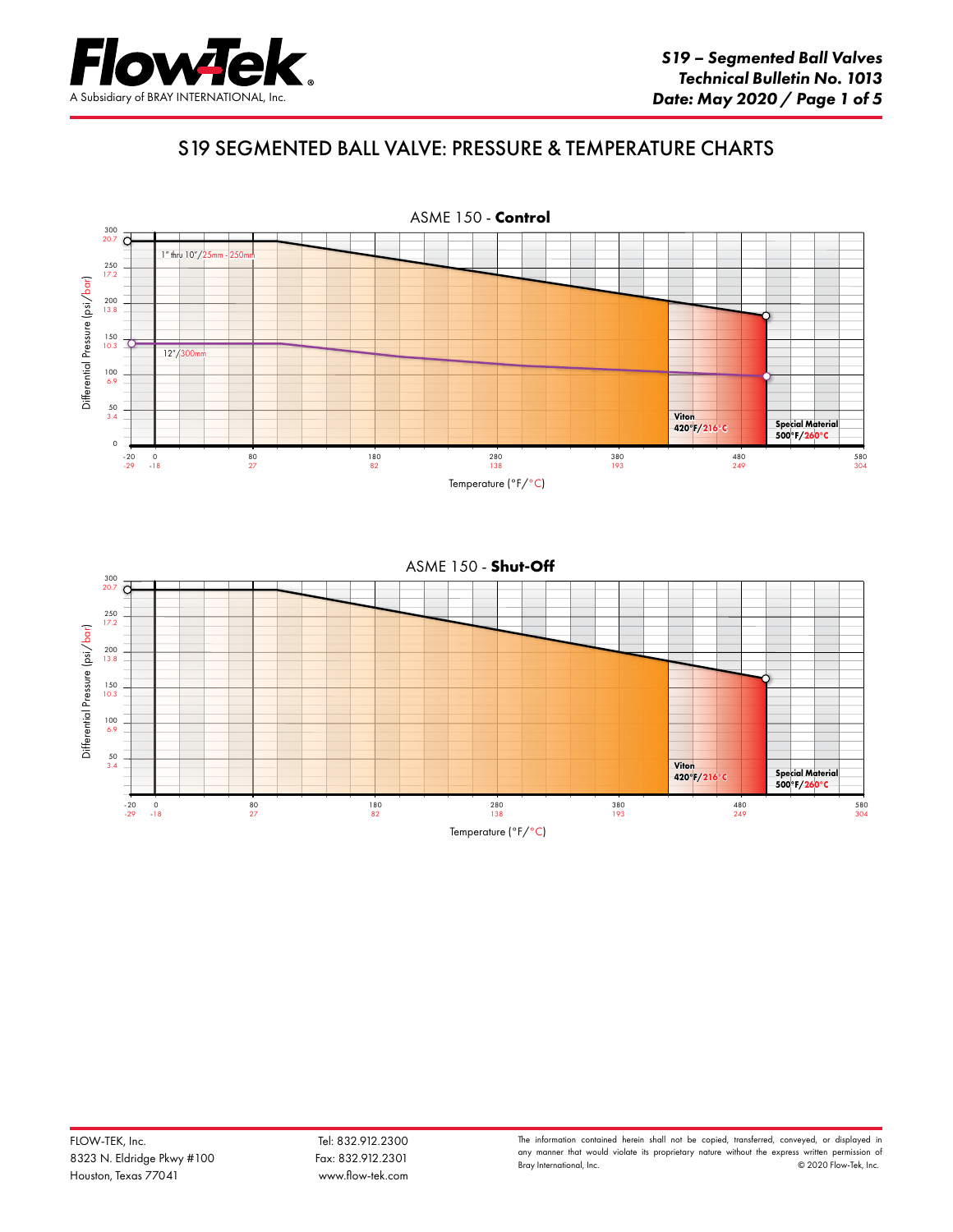

#### S19 SEGMENTED BALL VALVE: PRESSURE & TEMPERATURE CHARTS





FLOW-TEK, Inc. 6. Tel: 832.912.2300 8323 N. Eldridge Pkwy #100 Fax: 832.912.2301 Houston, Texas 77041 www.flow-tek.com

The information contained herein shall not be copied, transferred, conveyed, or displayed in any manner that would violate its proprietary nature without the express written permission of Bray International, Inc.  $\circ$  2020 Flow-Tek, Inc.  $© 2020$  Flow-Tek, Inc.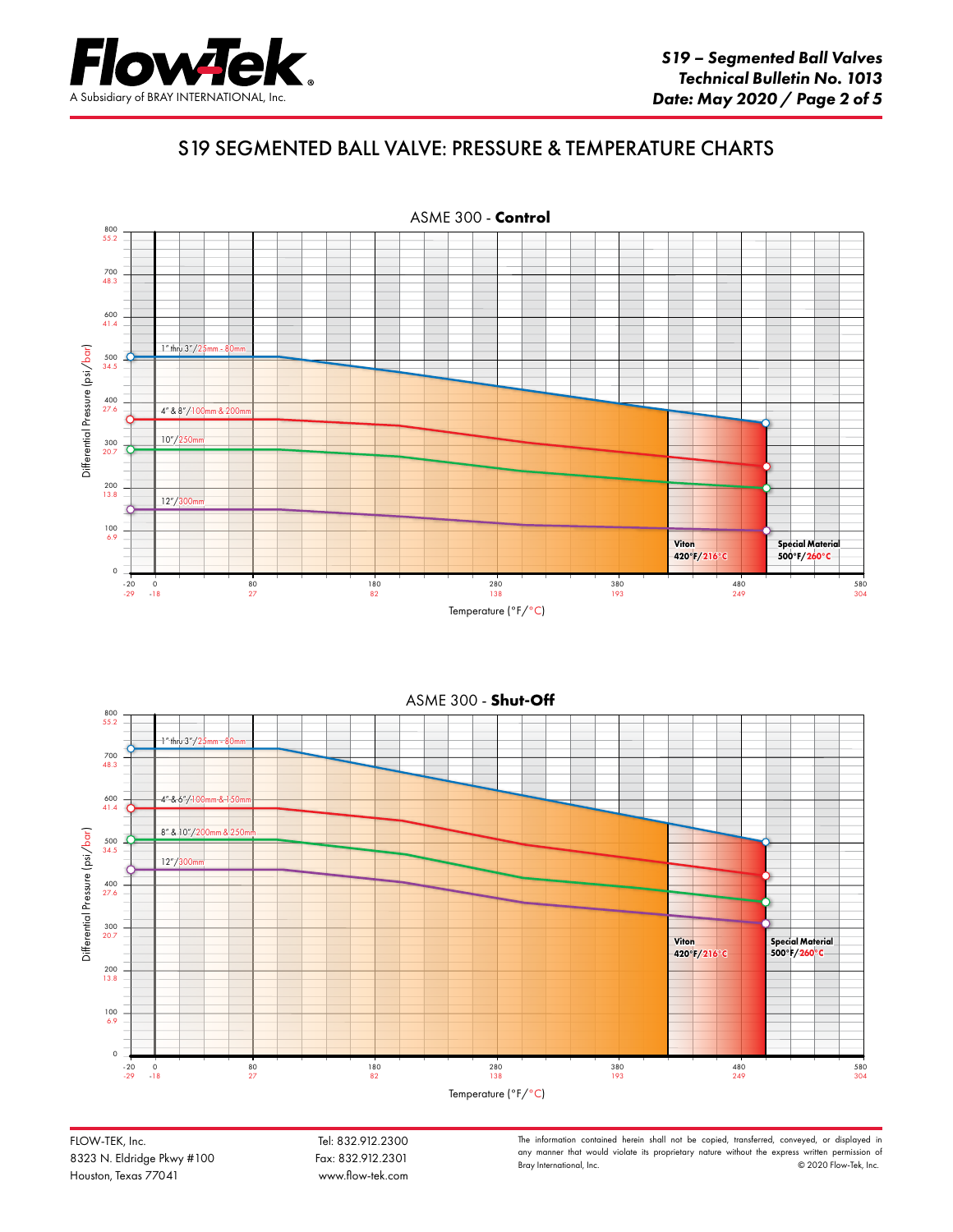

## S 19 SEGMENTED BALL VALVE: EZ MOUNTING KITS

| S19 - Mounting Kits for Pneumatic Actuator ("Double D" Drive) |                   |         |             |         |             |             |              |             |              |  |  |  |  |
|---------------------------------------------------------------|-------------------|---------|-------------|---------|-------------|-------------|--------------|-------------|--------------|--|--|--|--|
| Valve<br>Size (ins.)                                          | Mounting Kit Code |         |             |         |             |             |              |             |              |  |  |  |  |
|                                                               | <b>BO48</b>       | B063*   | <b>BO83</b> | B093    | <b>B119</b> | <b>B128</b> | <b>B160A</b> | <b>B210</b> | <b>B255A</b> |  |  |  |  |
|                                                               | EZ-200D           | EZ-200D | EZ-201D     | EZ-201D |             |             |              |             |              |  |  |  |  |
| 1.50                                                          | EZ-200D           | EZ-200D | EZ-201D     | EZ-201D |             |             |              |             |              |  |  |  |  |
| 2                                                             |                   | EZ-202D | EZ-203D     | EZ-203D | EZ-204D     | EZ-204D     |              |             |              |  |  |  |  |
| 3                                                             |                   |         | EZ-205D     | EZ-205D | EZ-206D     | EZ-206D     |              |             |              |  |  |  |  |
| 4                                                             |                   |         | EZ-205D     | EZ-205D | EZ-206D     | EZ-206D     |              |             |              |  |  |  |  |
| 6                                                             |                   |         |             |         | EZ-207D     | EZ-207D     | EZ-207D      | EZ-208D     |              |  |  |  |  |
| 8                                                             |                   |         |             |         | EZ-209D     | EZ-209D     | EZ-209D      | EZ-210D     | EZ-211D      |  |  |  |  |
| 10                                                            |                   |         |             |         | EZ-209D     | EZ-209D     | EZ-209D      | EZ-210D     | EZ-211D      |  |  |  |  |
| 12                                                            |                   |         |             |         | EZ-209D     | EZ-209D     | EZ-209D      | EZ-210D     | EZ-211D      |  |  |  |  |

| S19 - Mounting Kits for Pneumatic Actuator ("S" Drive) |                          |             |             |         |             |             |             |             |         |  |  |  |  |
|--------------------------------------------------------|--------------------------|-------------|-------------|---------|-------------|-------------|-------------|-------------|---------|--|--|--|--|
| Valve                                                  | <b>Mounting Kit Code</b> |             |             |         |             |             |             |             |         |  |  |  |  |
| Size (ins.)                                            | <b>BO48</b>              | <b>BO63</b> | <b>BO83</b> | B093    | <b>B119</b> | <b>B128</b> | <b>B160</b> | <b>B210</b> | B255    |  |  |  |  |
|                                                        | EZ-212S                  | EZ-212S     | EZ-213S     | EZ-213S |             |             |             |             |         |  |  |  |  |
| 1.50                                                   | EZ-212S                  | EZ-212S     | EZ-213S     | EZ-213S |             |             |             |             |         |  |  |  |  |
| 2                                                      |                          |             | EZ-214S     | EZ-214S | EZ-215S     | EZ-215S     |             |             |         |  |  |  |  |
| 3                                                      |                          |             |             |         | EZ-216S     | EZ-216S     |             |             |         |  |  |  |  |
| $\overline{4}$                                         |                          |             |             |         | EZ-216S     | EZ-216S     |             |             |         |  |  |  |  |
| 6                                                      |                          |             |             |         | EZ-217S     | EZ-217S     | EZ-217S     | EZ-218S     |         |  |  |  |  |
| 8                                                      |                          |             |             |         |             |             |             | EZ-219S     | EZ-220S |  |  |  |  |
| 10                                                     |                          |             |             |         |             |             |             | EZ-219S     | EZ-220S |  |  |  |  |
| 12                                                     |                          |             |             |         |             |             |             | EZ-219S     | EZ-220S |  |  |  |  |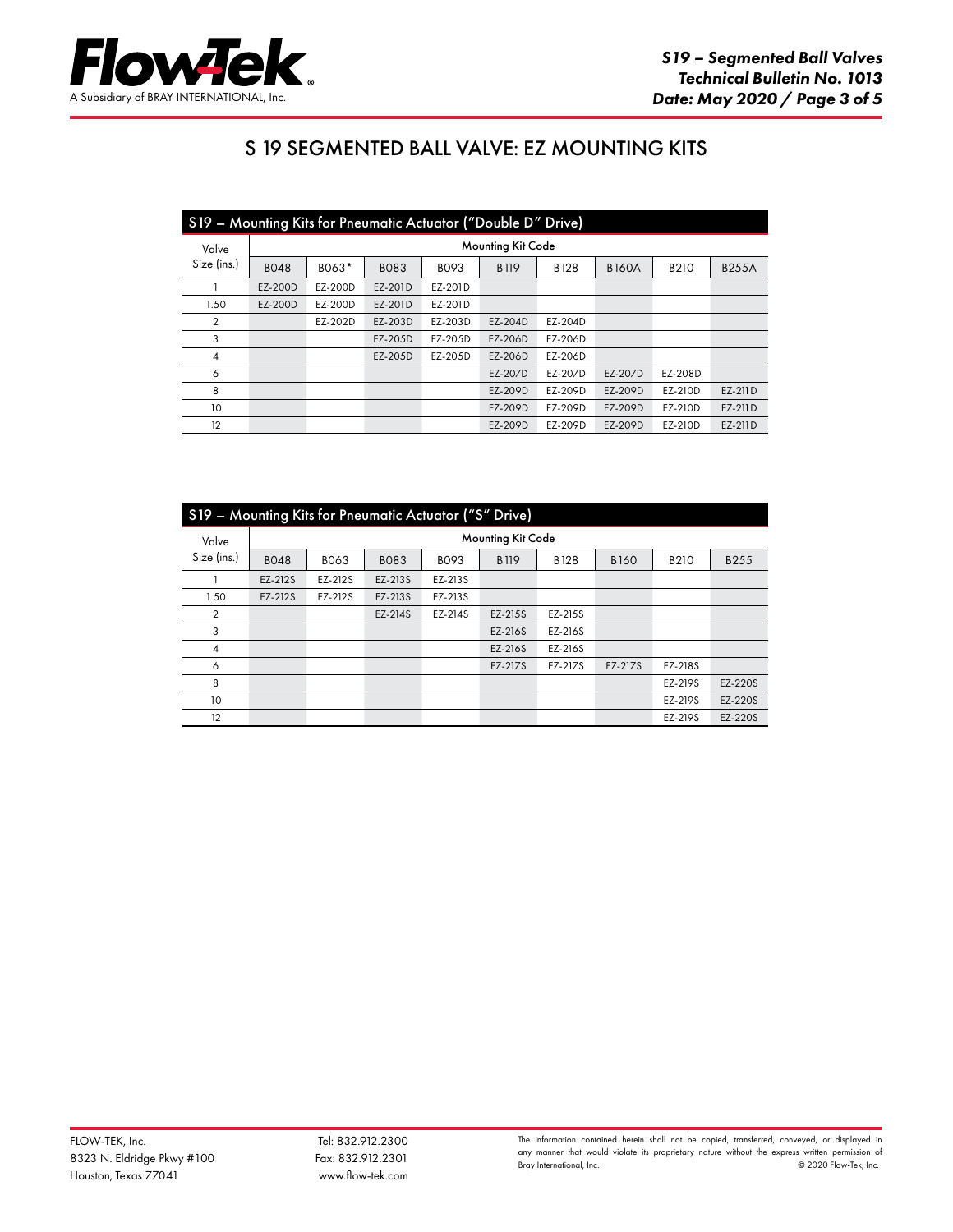

# S19 SEGMENTED BALL VALVE: SHUT-OFF TORQUE & FLOW COEFFICIENTS

|                | S19 - Shutoff vs. Torque, Ib-in<br>Soft Seat/Metal Seat, Class 150/300 |                       |       |       |       |       |       |     |     |  |  |  |  |  |
|----------------|------------------------------------------------------------------------|-----------------------|-------|-------|-------|-------|-------|-----|-----|--|--|--|--|--|
| Valve          |                                                                        | Shutoff Pressure, PSI |       |       |       |       |       |     |     |  |  |  |  |  |
| Size (ins.)    | $\mathbf 0$                                                            | 100                   | 200   | 300   | 400   | 500   | 600   | 700 | 725 |  |  |  |  |  |
|                | 76                                                                     | 83                    | 90    | 97    | 104   | 111   | 118   | 125 | 127 |  |  |  |  |  |
| 1.50           | 125                                                                    | 139                   | 153   | 167   | 181   | 195   | 209   | 223 | 227 |  |  |  |  |  |
| $\overline{2}$ | 137                                                                    | 159                   | 181   | 203   | 225   | 247   | 269   | 291 | 296 |  |  |  |  |  |
| 3              | 187                                                                    | 250                   | 313   | 376   | 439   | 502   | 565   | 628 | 645 |  |  |  |  |  |
| 4              | 282                                                                    | 366                   | 450   | 534   | 618   | 702   | 786   |     |     |  |  |  |  |  |
| 6              | 409                                                                    | 628                   | 847   | 1.066 | 1.285 | 1.504 | 1,723 |     |     |  |  |  |  |  |
| 8              | 739                                                                    | 1.085                 | 1.431 | 1.777 | 2.123 | 2.469 |       |     |     |  |  |  |  |  |
| 10             | 934                                                                    | 1.544                 | 2,154 | 2,764 | 3,374 | 3,984 |       |     |     |  |  |  |  |  |
| 12             | 1,354                                                                  | 2,353                 | 3,352 | 4,351 | 5,350 |       |       |     |     |  |  |  |  |  |

Note:

1. Torque values shown are without considering safety factor.

2. Torque published for standard Bray packing.

3. Refer sizing program for Dynamic Torque requirements.

| Segmented Ball Valve Flow Coefficient Cv |                      |                                                       |       |                 |       |                 |     |      |      |      |  |
|------------------------------------------|----------------------|-------------------------------------------------------|-------|-----------------|-------|-----------------|-----|------|------|------|--|
|                                          | <b>Ball Rotation</b> | S19-Segmented Ball Valve - Metal Seat - Class 150/300 |       |                 |       |                 |     |      |      |      |  |
| Deg                                      | % of Open            | 1''                                                   | 1.5'' | 2 <sup>''</sup> | 3''   | 4 <sup>''</sup> | 6'' | 8''  | 10"  | 12"  |  |
| 9                                        | 10                   | 0.2                                                   | 0.3   | 0.5             |       | 1.9             | 3.5 | 5.4  | 11   | 7    |  |
| 18                                       | 20                   | 0.75                                                  | 1.3   | 1.5             | 6.3   | 13.4            | 15  | 39   | 62   | 69   |  |
| 27                                       | 30                   | $\overline{2}$                                        | 3.3   | 4.3             | 17.4  | 30              | 46  | 98   | 149  | 185  |  |
| 36                                       | 40                   | 4                                                     | 7.2   | 9.8             | 32.8  | 56              | 95  | 178  | 277  | 347  |  |
| 45                                       | 50                   | 6.5                                                   | 12    | 17              | 52    | 83              | 154 | 289  | 434  | 573  |  |
| 54                                       | 60                   | 10                                                    | 19    | 27.8            | 77    | 120             | 233 | 415  | 630  | 815  |  |
| 63                                       | 70                   | 14                                                    | 27    | 40              | 107.5 | 168             | 325 | 570  | 853  | 1120 |  |
| 72                                       | 80                   | 19                                                    | 38    | 57              | 145.5 | 229             | 427 | 747  | 1116 | 1480 |  |
| 81                                       | 90                   | 26                                                    | 55    | 83              | 205   | 311             | 569 | 985  | 1433 | 2086 |  |
| 90                                       | 100                  | 33                                                    | 78    | 133             | 302   | 460             | 905 | 1480 | 2430 | 3425 |  |

| <b>Segmented Ball Valve Flow Coefficient Cv</b> |                      |                                                      |          |                 |          |                    |          |       |             |       |
|-------------------------------------------------|----------------------|------------------------------------------------------|----------|-----------------|----------|--------------------|----------|-------|-------------|-------|
|                                                 | <b>Ball Rotation</b> | S19-Segmented Ball Valve - Soft Seat - Class 150/300 |          |                 |          |                    |          |       |             |       |
| Deg                                             | % of Open            | 1''                                                  | 1.5''    | 2 <sup>''</sup> | 3''      | $4^{\prime\prime}$ | 6''      | 8''   | 10"         | 12"   |
| 9                                               | 10                   |                                                      |          |                 |          |                    |          | 0     | $\mathbf 0$ | 0     |
| 12                                              |                      |                                                      |          |                 | $\Omega$ | $\circ$            | $\Omega$ | 5     | 10          | 10.2  |
| 13.5                                            |                      |                                                      |          |                 | 0.17     | 1.8                | 2.7      | 8.2   | 17.2        | 17.7  |
| 18                                              | 20                   | $\Omega$                                             | $\Omega$ | $\Omega$        | 2.1      | 6                  | 11.2     | 23    | 43          | 52    |
| 27                                              | 30                   | 0.8                                                  | 1.1      | 1.21            | 10.4     | 20.6               | 38.5     | 73    | 121         | 157   |
| 36                                              | 40                   | 1.65                                                 | 3.7      | 5.1             | 24       | 41                 | 77.4     | 145   | 238         | 322   |
| 45                                              | 50                   | 3.3                                                  | 7.4      | 11.2            | 41       | 68                 | 126      | 247   | 385         | 532   |
| 54                                              | 60                   | 5.6                                                  | 12.5     | 19.5            | 64       | 98                 | 191.2    | 369   | 571         | 780   |
| 63                                              | 70                   | 8.6                                                  | 19.9     | 29.5            | 93       | 136                | 274.6    | 517   | 790         | 1.094 |
| 72                                              | 80                   | 12.8                                                 | 31       | 44              | 131      | 196                | 364.5    | 686   | 1,046       | 1,458 |
| 81                                              | 90                   | 16.5                                                 | 46       | 70              | 181      | 283                | 584      | 922.5 | 1,372       | 1.954 |
| 90                                              | 100                  | 20                                                   | 52       | 95              | 287      | 436                | 760      | 1,350 | 2,380       | 3,410 |